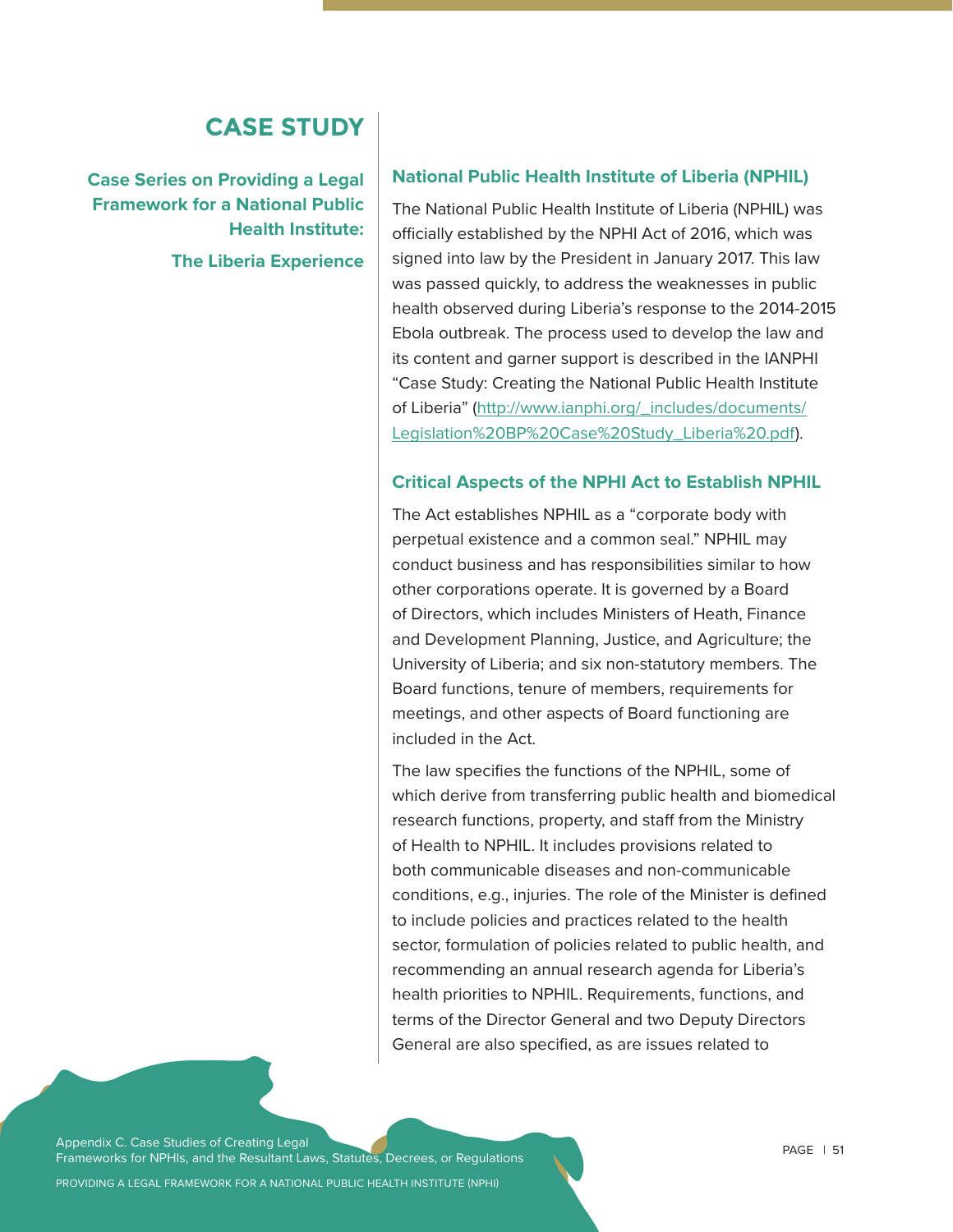## **CASE STUDY**

financing and budget.

By establishing the NPHIL as a parastatal organization rather than a line agency, NPHIL will have the autonomy needed to respond quickly to public health emergencies.

#### **Legal Mechanism Used**

NPHIL was formally established by a law. With support from the Minister of Health and the President, the legal drafting and approval process took only a little over a year.

#### **Lessons Learned in Creating the Law**

- In Liberia, the support of the President and other highlevel officials was important for creating a parastatal agency and also sped what is usually a time-consuming process.
- Two factors that facilitated passage of the Act were the sense of urgency following the Ebola crisis and that other changes to the law governing the Ministry of Health were being made at the same time, e.g., transferring the Department of Social Welfare to a newly created ministry.
- The involvement of influential partners, like WHO, US CDC, and IANPHI, was helpful. A step-wise approach, with extensive stakeholder involvement, including from legislators, helped ensure buy-in. Some issues, such as moving research and the reference lab to the NPHIL, were contentious and required extensive discussion.
- NPHIL started to function as an NPHI before the law was passed, providing an early demonstration of its usefulness.
- Based on his experience, Dr. Nyenswah encourages all countries in Africa to create NPHIs. He suggests that Africa CDC, WHO, and US CDC speak with one voice to affirm the importance of establishing NPHIs.

We thank Dr. Tolbert Nyenswah, Director of NPHIL, for his assistance in developing this case study.

Appendix C. Case Studies of Creating Legal Frameworks for NPHIs, and the Resultant Laws, Statutes, Decrees, or Regulations

PROVIDING A LEGAL FRAMEWORK FOR A NATIONAL PUBLIC HEALTH INSTITUTE (NPHI)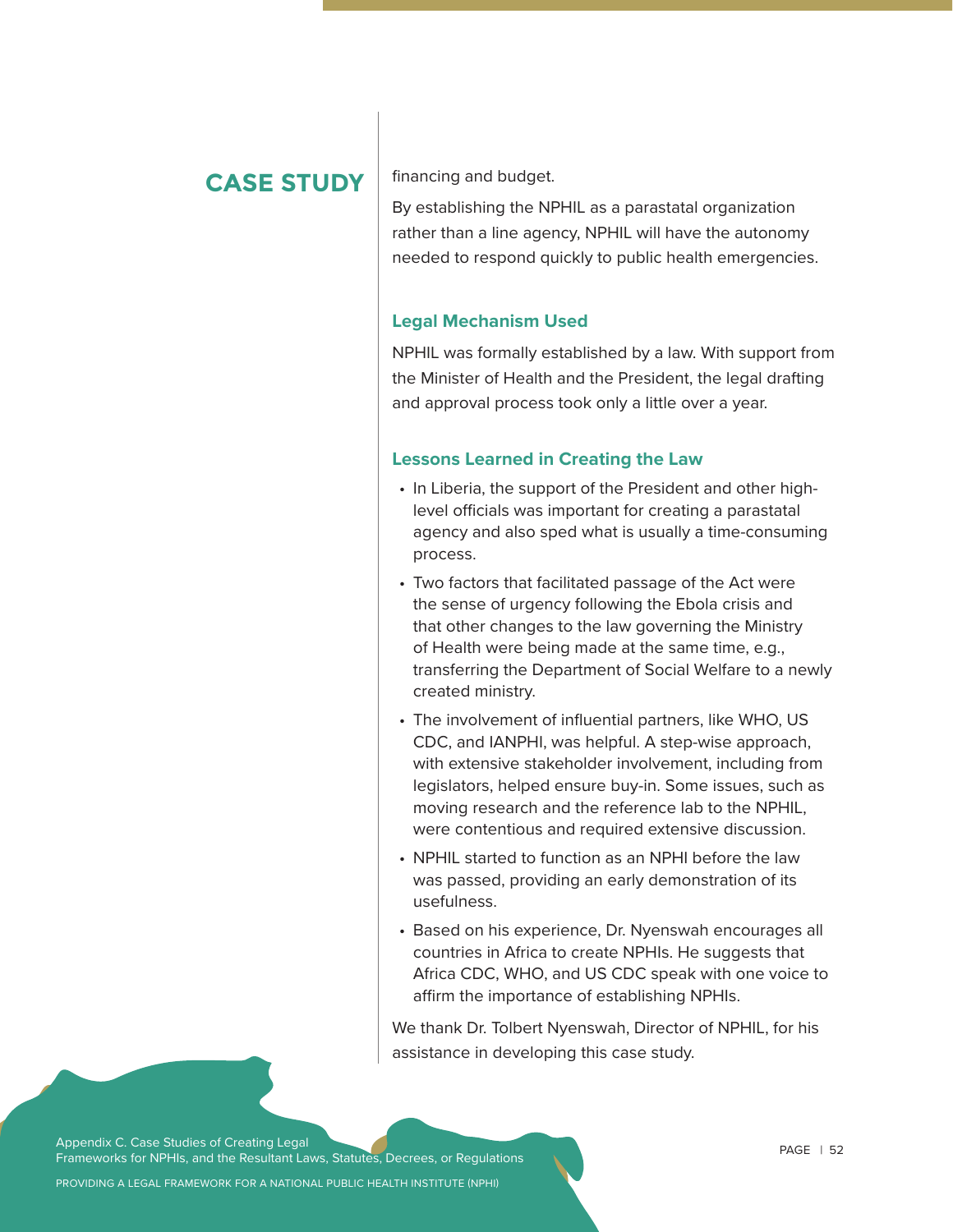# **An Act to Establish the National Public Health Institute of Liberia**



# **AN ACT TO ESTABLISH THE NATIONAL PUBLIC HEALTH INSTITUTE OF LIBERIA**

REPUBLIC OF LIBERIA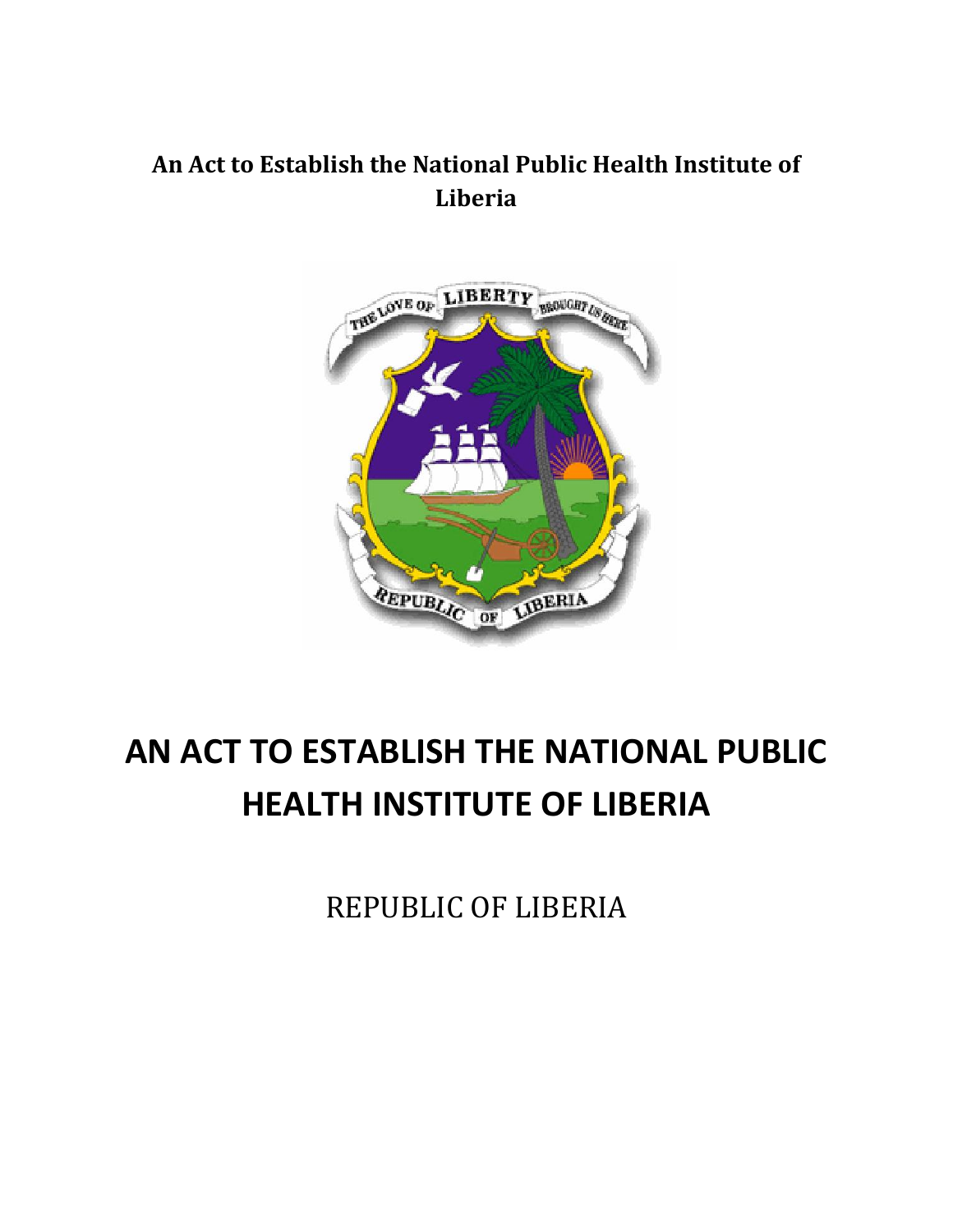#### **AN ACT TO ESTABLISH THE NATIONAL PUBLIC HEALTH INSTITUTE OF LIBERIA**

**WHEREAS**, the Legislature is authorized under Chapter 10, Article 89 of the 1986 Liberian Constitution to enact legislations to create agencies and commissions of government as may be necessary for the effective operation of the government;

**WHEREAS**, there have been profound insurgences of infectious diseases which threatened the life of all the people of Liberia as evidenced by the recent unprecedented outbreak of Ebola Virus Disease (EVD) in West Africa which exposed weaknesses in Liberia's national health care system and highlighted the need for the establishment of a public health institution in Liberia to support national health delivery services;

**WHEREAS**, it has now become incumbent upon Liberia as a nation to create an institution to collaborate with and strengthen the Ministry and other Institutions in the Health Sector to heighten the infection prevention and control efforts of the of the Government of Liberia;

Now therefore it is hereby enacted by the Senate and House of Representatives of the Republic of Liberia, in Legislature assembled:

#### **PART I: PRELIMINARY PROVISIONS**

Section 1.1: Short Title

This Act shall be cited as "the NPHI ACT OF 2016."

Section 1.2: Repeal and Amendment

Immediately upon the passage of this Act:

- a. "The act establishing the National Research Institute of Liberia (commonly known as Liberia institute for Biomedical Research (LIBR))" is hereby repealed.
- b. Section 30.2 (d, e, o) of the 1972 Executive Law, Title 12 of the Liberian Code of Law revised is hereby amended transferring public health and biomedical research functions of the Ministry of Health to NPHIL.

Section 1.3: Definitions

Unless otherwise stated in this Act, the following terms shall have meanings as follows: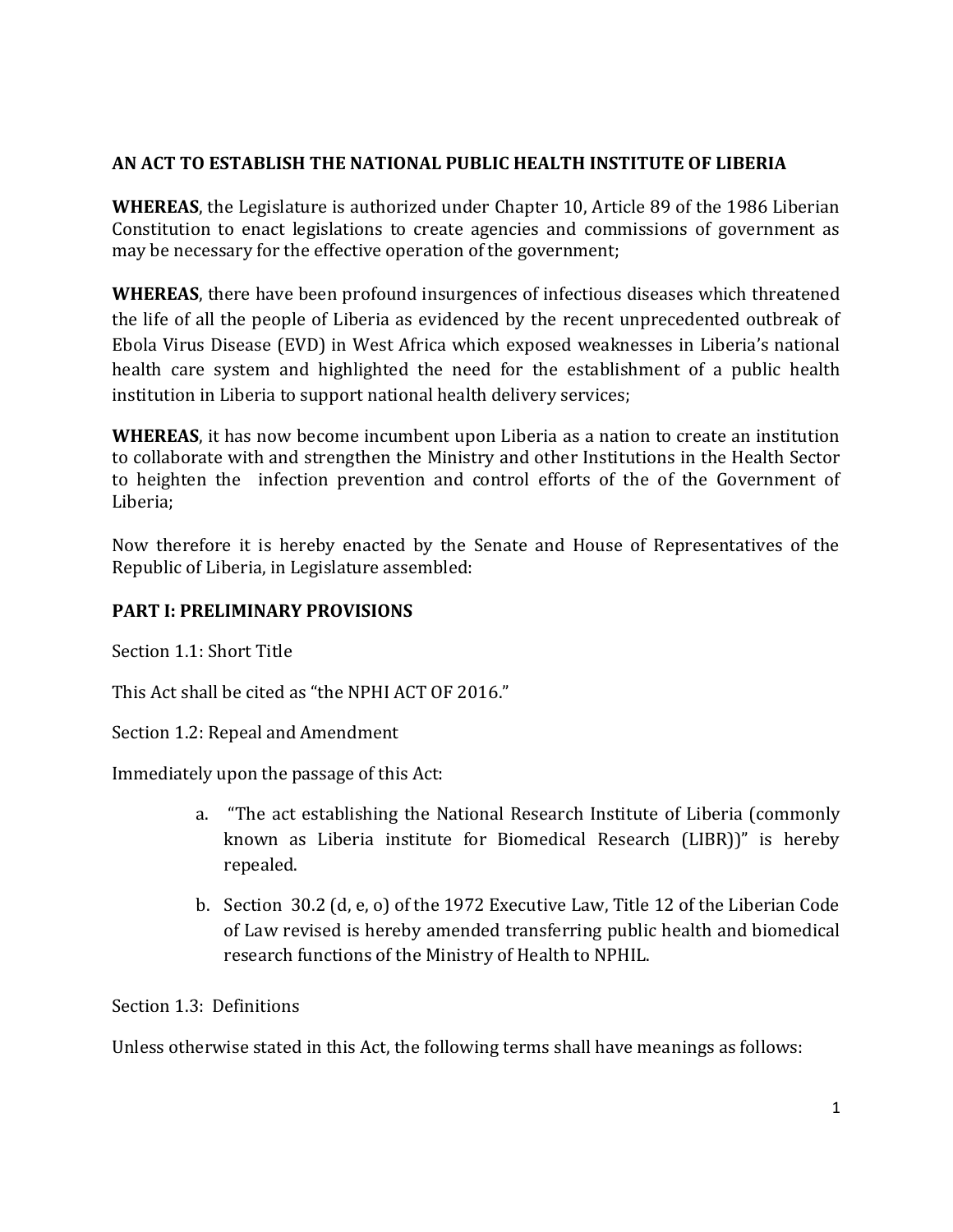- a. "Abandonment of duty" as defined by the Decent Work Act of 2015
- b. "Board" means the Board of Directors of NPHIL.
- c. "Consulting and service fees" means fees earned for services provided by NPHIL.
- d. "Conviction" means determination of guilty by a court of competent jurisdiction of crimes related to fraud, bribery, perjury, misrepresentation, corruption, plagiarism or other felonious crimes
- e. "Deputy Director General" means the person appointed under Section of this Act.
- f. Director General" means the administrative head of NPHIL appointed under Section 15 of this Act.
- g. "Foundation" means an independent, fundraising body to be established by the Board as referred to in Section 18.
- h. "Grossly inefficient" as defined by the Decent Work Act of 2015
- i. "Indirect costs/institutional charges" means a fixed percentage levied by NPHIL on all research grants.
- j. Institute" means the NPHIL
- k. "Minister" means the Minister of Health.
- l. "Ministry" means the Ministry of Health.
- m. "NPHIL" means the National Public Health Institute of Liberia.
- n. " "Operational research" means non-medical research that supports logistical and health management decisions
- o. "Response" is the rapid, coordinated detection and control to outbreaks.
- p. "Surveillance" epidemiological practice by which the spread of disease is monitored in order to establish patterns of progression
- q. "Intellectual property" means any property as defined by the Patent, Copyright and Trademark Law of Liberia, Title 24

#### **PART II: THE NATIONAL PUBLIC HEALTH INSTITUTE OF LIBERIA**

Section 2.1: Establishment of the National Public Health Institute of Liberia

- a. There is hereby established the National Public Health Institute of Liberia as a corporate body with perpetual existence and a common seal. It may sue and be sued in its own name and subject to the provision of this act; performs such other acts as corporate bodies may lawfully perform.
- b. The Institute shall be an autonomous agency of the government but for the sake of proper coordination of the health services shall share scientific information reports with and have sectorial reporting accountability to the Ministry of Health.
- c. The Institute may in the performance of its function acquire and hold movable and immovable property and may enter into contracts or any other transactions that a state-owned enterprise may enter into.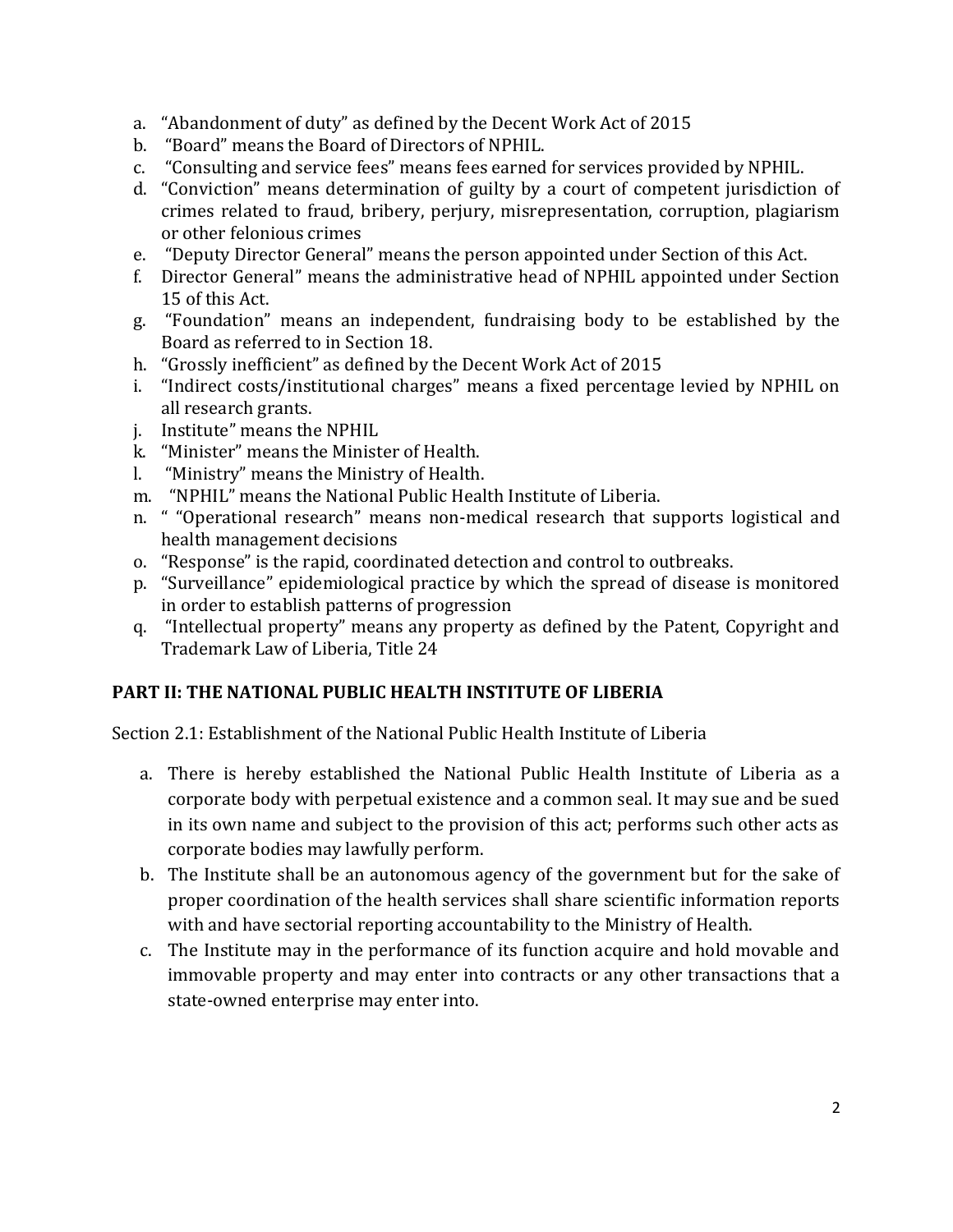#### Section 2.2: Composition

The NPHIL shall be comprised of following six departments:

- a. Department of Training and Capacity Building
- b. Department of Infectious Diseases and Epidemiology
- c. Department of Laboratory and Public Health Diagnostics
- d. Department of Environmental and Occupational Health
- e. Department of Public Health and Medical Research and Development
- f. Department of Administration

Section 2.3: Objective of the National Public Health Institute of Liberia

The overall objective of NPHIL is to improve the health status of the population of Liberia in collaboration with relevant agencies and institutions of government. The specific objectives are as follows:

- a. Contribute to the development and sustainability of public health workforce
- b. Develop, enhance, and expand the surveillance and response platforms
- c. Develop and strengthen the laboratory system and public health diagnostics
- d. Develop, enhance, and expand processes and structures to protect environmental and occupational health
- e. Expand, conduct, and coordinate public health and medical research to inform Liberian public health policies

Section 2.4: Functions and Operation of the National Public Health Institute of Liberia

- a. NPHIL shall perform the following:
	- i. coordinate, develop, and maintain surveillance systems to collect, analyze, and interpret health data to guide health interventions;
	- ii. use surveillance data to advise on setting health policies, priorities, and planning;
	- iii. use public health information for monitoring and evaluation of policies and interventions;
	- iv. coordinate reference laboratory and laboratory referral services;
	- v. provide leadership and direction to counties and local authorities on disease and injury surveillance and outbreak response;
	- vi. promote cooperation between Liberia and other countries with regard to the epidemiological surveillance and management of diseases and injuries, including strengthening cross border and regional public health efforts;
	- vii. strengthen capacity of the health workforce in health surveillance to reduce the burden of disease and injury;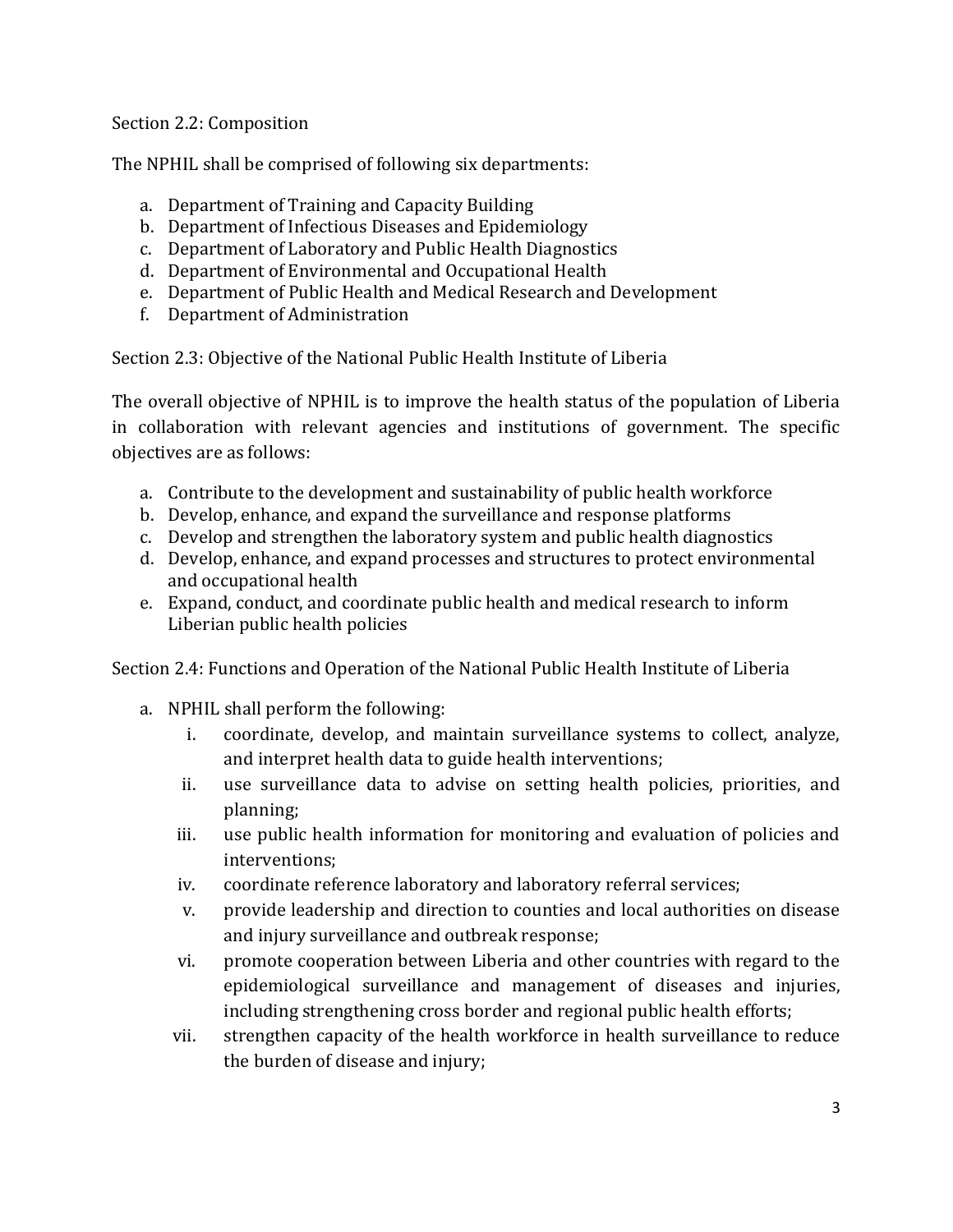- viii. strengthen epidemiology and surveillance of communicable and non-communicable diseases;
- ix. prevent diseases and workplace illnesses and injuries
- x. promote environmental responsibility
- xi. enforce environmental and public health laws, policies, and regulations
- xii. advise the Minister on strategies to improve the health of the population;
- xiii. support the health response and provide recommendations to government on control measures for disease outbreaks and mitigating health risks and hazards;
- xiv. collaborate with relevant government departments and government agencies to implement communication strategies on public health issues and outbreak response;
- xv. provide technical support to all spheres of government and other regulatory bodies on disease surveillance, prevention, and control;
- xvi. conduct research to inform policy and guidelines on public health and develop processes for dissemination of research findings to key stakeholders;
- xvii. strengthen advocacy, social mobilization and partnerships related to public health research;
- xviii. provide training and technical information on health issues to health professionals, government and regulatory bodies;
	- xix. maintain accredited reference and specialized laboratories for pathogen detection, disease and injury surveillance and monitoring, outbreak response and the provision of scientific evidence to prevent and control infectious diseases;
	- xx. set up Institutional Review Board on public health and medical research
	- xxi. coordinate activities relevant to national specimen biobank
- xxii. Recommend the quarantine and isolate of persons who have a communicable disease constituting a public health threat
- xxiii. Recommend the declaration of public health emergency and disease outbreaks based on available public health data
- b. NPHIL may:
	- i. liaise with any other regulatory authority or institution and exchange information with and receive information from any such authority or institution in respect of matters of common interest or public health concern;
	- ii. cooperate with persons and institutions undertaking basic research in Liberia and in other countries by the exchange of scientific knowledge and the provision of access to the resources and specimens available to NPHIL;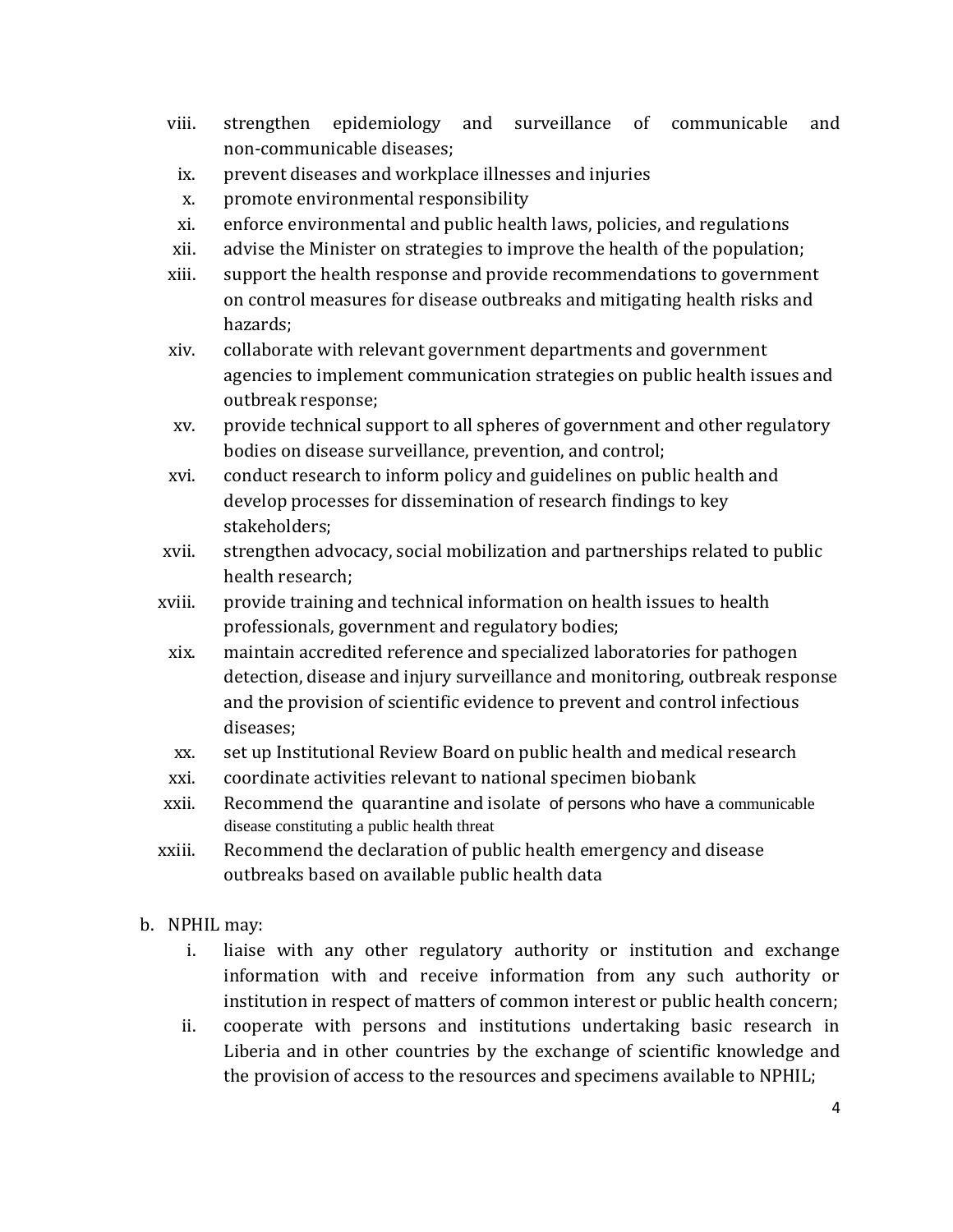- iii. Participate in joint research operations with government departments, tertiary institutions, museums, scientific institutions and any other persons ;
- iv. Produce and sell by-products.
- v. Collaborate with the Ministry of Agriculture and other appropriate agencies of Government in maintaining data and giving advice to Government on the population dynamics of its wildlife reserves, their biotic interactions and their socioeconomic, biomedical, and cultural significance, with the view of protecting the reserves from indiscriminate removal or abuse in the context of One Health.
- vi. Perform such other functions as may from time to time be required by or consented to by the Board.
- vii. Promulgate and issue regulations governing NPHIL in the field of public health research in Liberia.

#### **PART III: GOVERNANCE AND CONTROL**

Section 3.1: Role of the Minister

The Minister shall:

- a. Continue to exercise the functions and responsibilities provided for in the Act establishing the Ministry and the Public Health Law, except as altered by the amendments identified in Section 1.3 of this Act.
- b. Subject to the exercise of functions, powers and authority of the NPHIL pursuant to this Act and other applicable laws, the Ministry shall undertake such functions and responsibilities as are appropriate for the attainment of adequate, affordable and accessible health care delivery system in Liberia, and in particular the Ministry shall have the capacity and responsibility under this Act to:
	- 1. provide policy advice to the Government of Liberia on matters relating to the health sector on both domestic and international matters;
	- 2. develop policy of general application to the health sector;
	- 3. encourage and promote the provision and availability of quality, accessible and affordable health services for the people of Liberia;
	- 4. represent the health policy interests of Liberia in international health organizations;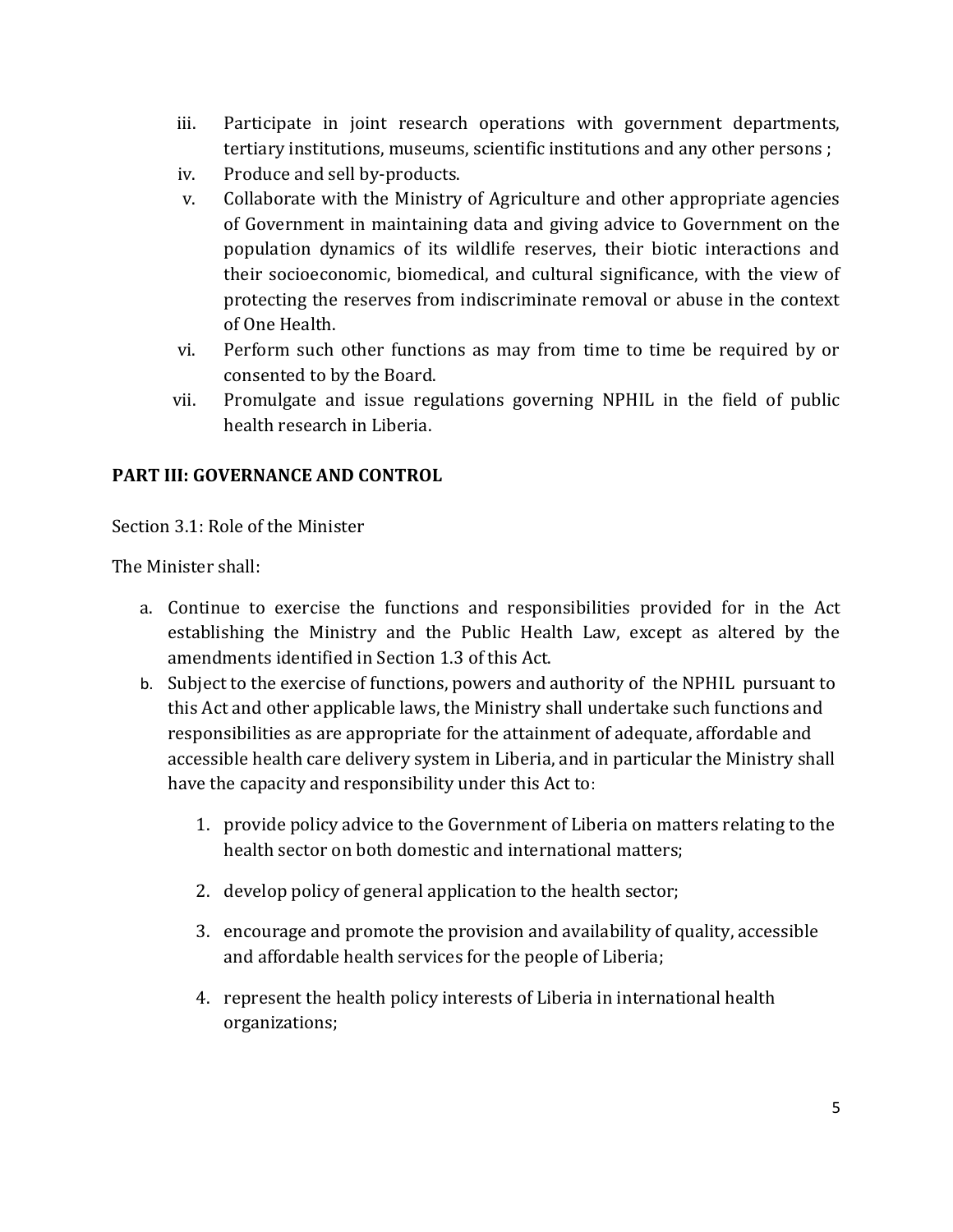- 5. support the establishment of a regulatory environment that facilitates the improvement of health services in Liberia; and
- 6. Take such other actions as are needed to co-ordinate Government policies and programs affecting the health sector generally.
- c. Have the authority to formulate policies related to public health.
- d. Have the authority to recommend annual research agenda for Liberia's health priorities to NPHIL.

#### Section 3.2: Board of Directors

There is hereby established a Board of Directors which shall be the governing body of NPHIL and which shall consist of eleven members. The Board shall be comprised of five (5) statutory members and six (6) other members appointed by the President.

### Section 3.3: Composition of the Board

The Board shall consist of:

- a. The Minister of Health;
- b. The Minister of Finance and Development Planning;
- c. The Minister of Justice;
- d. The Minister of Agriculture;
- e. The University of Liberia; and
- f. Six (6) other non-statutory members one of whom shall be the Chair who shall have a minimum of a master's degree in public health, public policy, medicine, health administration, or research-related disciplines and a minimum of three years' work experience and must be a person of integrity.

Section 3.4: Functions of the Board

The Board shall:

- a. Consider and approve annual plans and programs of NPHIL.
- b. Vet and appoint the Deputy Director Generals and Directors of all Departments.
- c. Vet and recommend at most three (3) persons for the position of the Director General for appointment by the President.
- d. Approve annual budgets, strategic and operational plans.
- e. Ensure contracts, agreements, and memorandums of understanding with third parties, contractors, and agencies are consistent with applicable laws.
- f. Decide in changes in the organic structure of NPHIL according to the development and needs of NPHIL.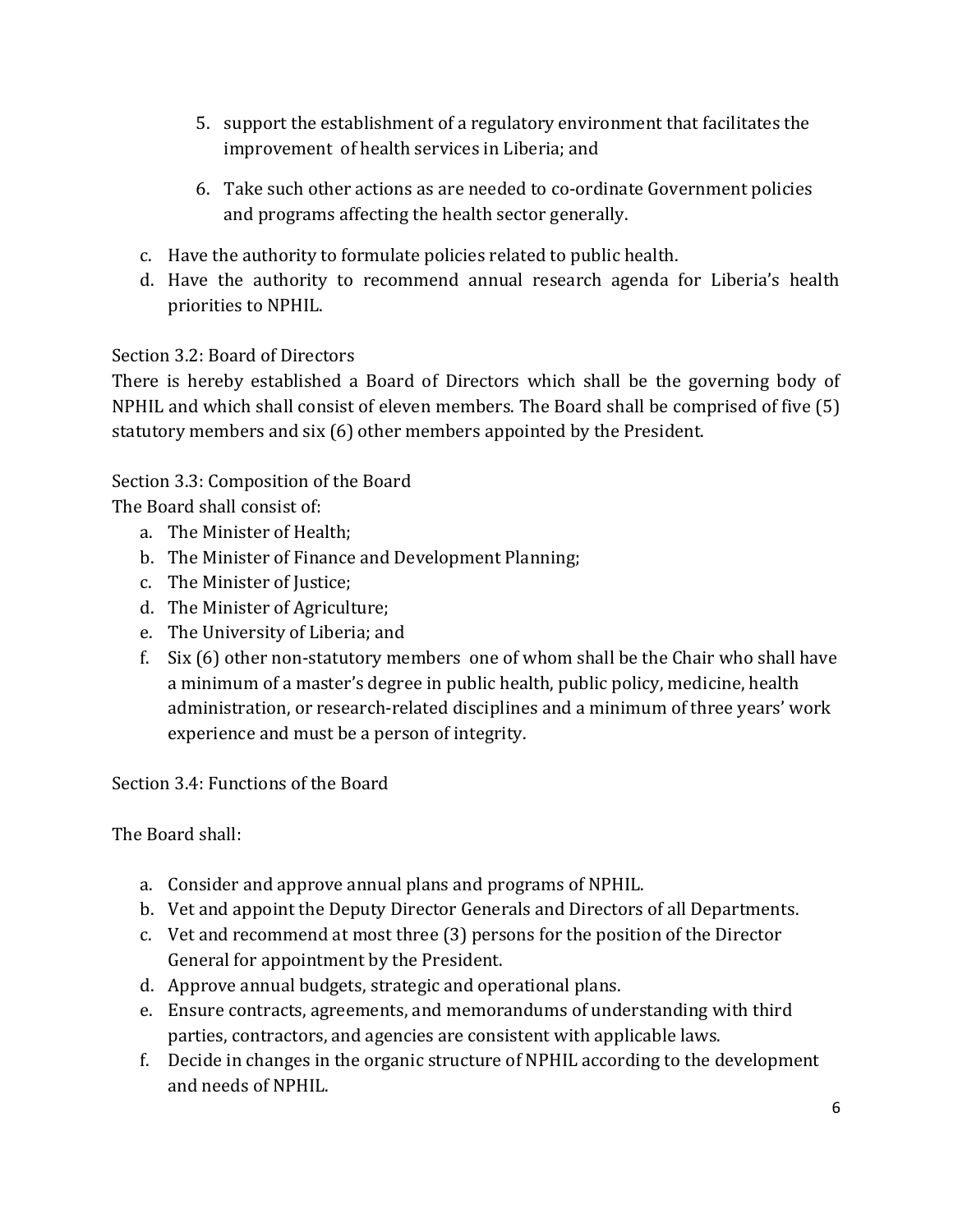- g. Establish the NPHIL Foundation.
- h. Receive and approve reports from the Director General on the progress of NPHIL.
- i. Draft, adopt, and enforce bylaws for the Board.
- j. Ensure the proper implementation of this Act.
- k. Approve the salary structure of the Director General and the Deputy Director General

Section 3.5: Tenure of the Board

- a. The President will appoint the non-statutory members of the Board, and they will serve for a term of three (3) years. All non-statutory Board members will be eligible for re-appointment once.
- b. Resignation, Suspension, Removal
	- i. Resignation
		- 1. Any member of the Board may voluntarily resign by submitting a letter of resignation to the President.
		- 2. A member who has two unexcused absences within the period of one year will be considered to have resigned his position on the Board.
		- 3. If a statutory member has two unexcused absences within the period of one year, the Board will take appropriate action against such statutory member.
	- ii. Suspension

No member of the Board of Directors shall be suspended except upon the recommendation of a vote by two-thirds majority of the members of the Board to the President, provided, however, that a Board Member shall suspended for cause.

#### iii. Removal

A member of the Board shall be disqualified or removed if:

- 1. Convicted of any crimes by a competent tribunal consistent with due process of law; or
- 2. The member is no longer able to perform the duties due to physical or mental incapacity, as certified by at least two qualified medical doctors or psychiatrists; or
- 3. It is discovered that a member has at any time been convicted of an offense involving dishonesty, whether in Liberia or elsewhere; or
- 4. The member ceases to be a resident of Liberia.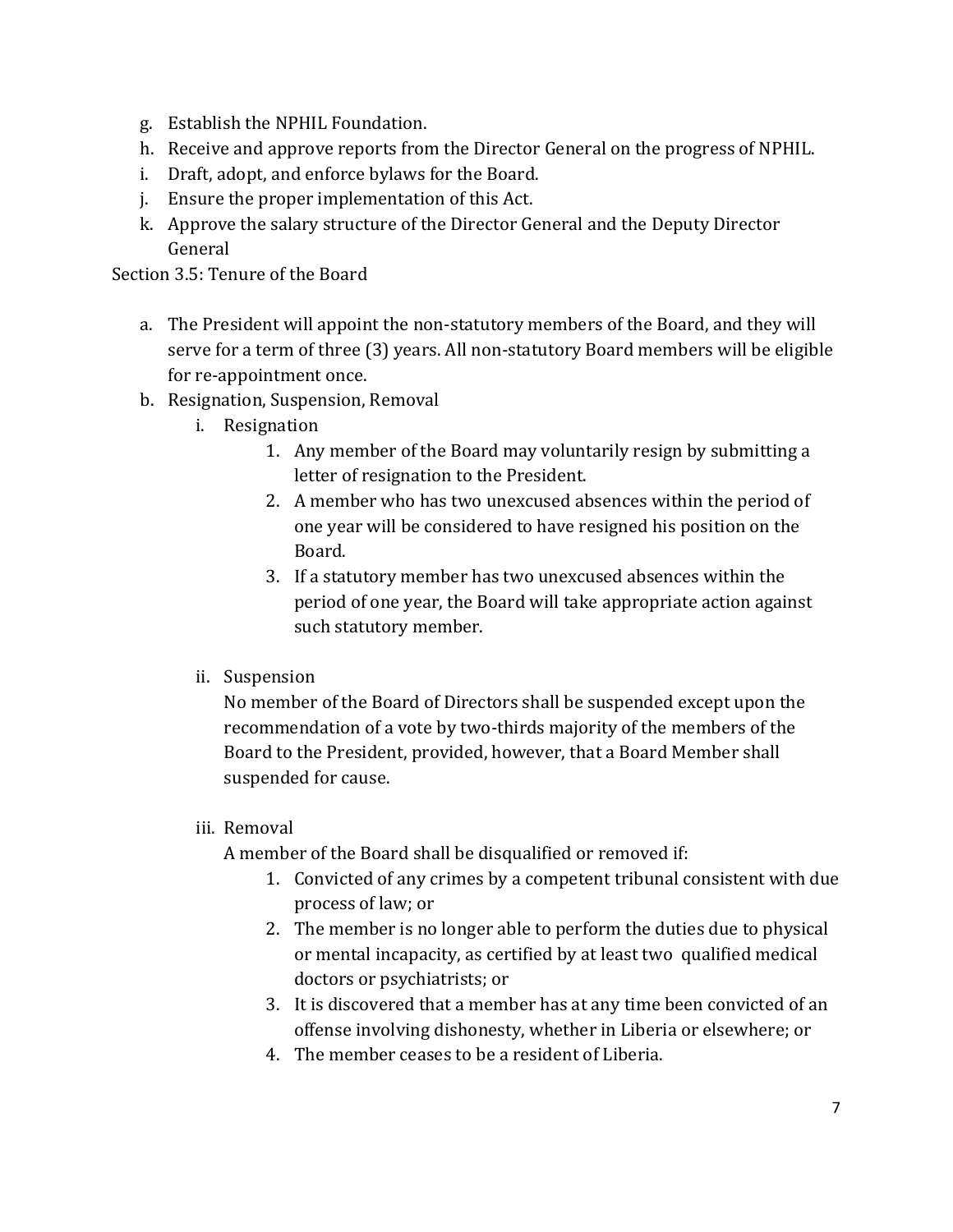#### Section 3.6: Board Meeting

- a. Time of Meeting: The Board should meet at least once every three (3) months to conduct business of the Institute.
- b. Venue: The Board shall meet at a place that is designated by the Chairman, provided that it is in Liberia.
- c. Leadership: The Chairman of the Board shall preside at meetings. At the first ever meeting of the Board, members of the Board shall elect a Vice Chairman, who will preside in the absence of the Chairman.
- d. Quorum: Simple majority of Board members present at a meeting of the Board shall constitute a quorum, provided both statutory and non-statutory members are present.
- e. Decision: A vote of a simple majority present at a meeting shall be required for a decision, except as to those decisions for which a two-thirds majority of members is required by this Act.

Section 3.7: Committees of the Board

The Board may constitute external advisory group and relevant committees comprising of members of the Board and technical experts from time to time as the need arises.

#### **PART IV: THE DIRECTOR GENERAL AND DEPUTY DIRECTOR GENERALS**

Section 4.1: Appointment of the Director General

The President shall, upon the recommendation of the Board of Directors, appoint the Director General.

Section 4.2: Qualifications of the Director General

The Director General must have the following qualifications:

- a. a minimum of a master's degree in public health or a doctorate degree in biomedical sciences
- b. a minimum of five years of progressive technical work experience in a scientific or public health research setting of which a minimum of 2 years of management experience
- c. a person of integrity
- d. a demonstrated track record of successful grant applications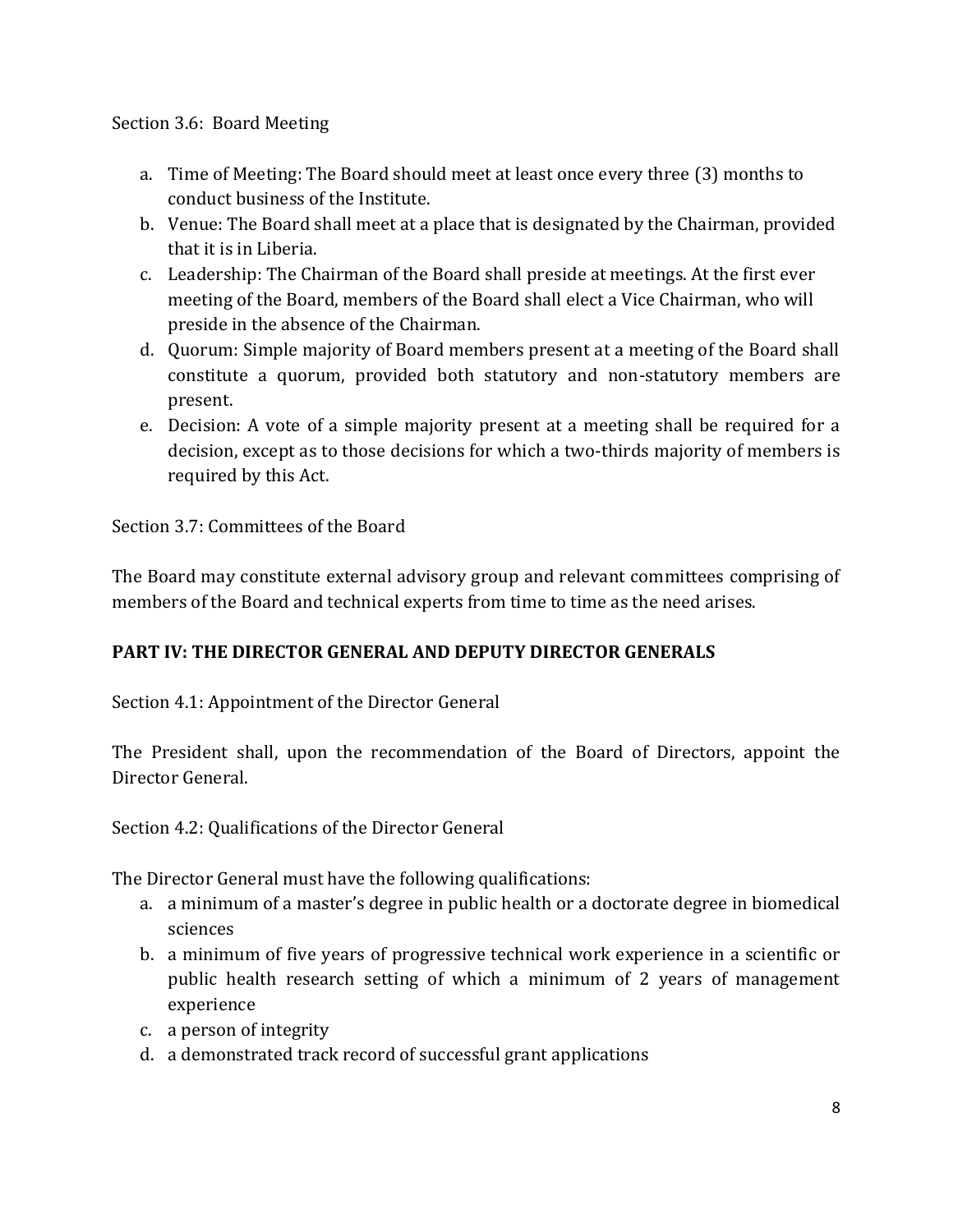- e. a minimum of five (5) public-health related, scientific publications in peer-reviewed journals
- 4.3: Functions of the Director General

The Director General shall:

- a. Be the administrative head of NPHIL and carry out the day-to-day functions of NPHIL.
- b. Report to the Board.
- c. Appoint qualified, competent and suitable persons as employees below the rank of Deputy Directors, pursuant to organizational structure of NPHIL.
- d. Be responsible for delivering on the agreed mandate of NPHIL as determined by the Board in the terms of this Act.
- e. Formulate and develop internal rules and directives for an efficient and effective administration of the institute.
- f. effectively organize and maintain staffs
- g. be responsible for effective placement of staffs Utilization of staffs and resources to achieve maximum operational results.
- h. Sign on behalf of the entity all memoranda of understanding, contracts, and agreements with key stakeholders consistent with Public Procurement and Concession Commission Act and all other applicable laws thereto.
- i. be responsible for the issuance of guidelines in regards to the manner which claims shall be handled
- j. Advise the Ministry on health-related challenges in Liberia.
- k. prepare the annual budgets, strategic and operational plans, and submit to the Board for approval
- l. serve as the Secretary of the Board
- m. exercise all powers in conformance of any such duties as may be delegated or assigned by the Board
- n. ensure the proper implementation of this Act

#### 4.5: Tenure of the Director General

The Director General shall serve for a term of five (5) years. He or she will be eligible for reappointment once.

i. Resignation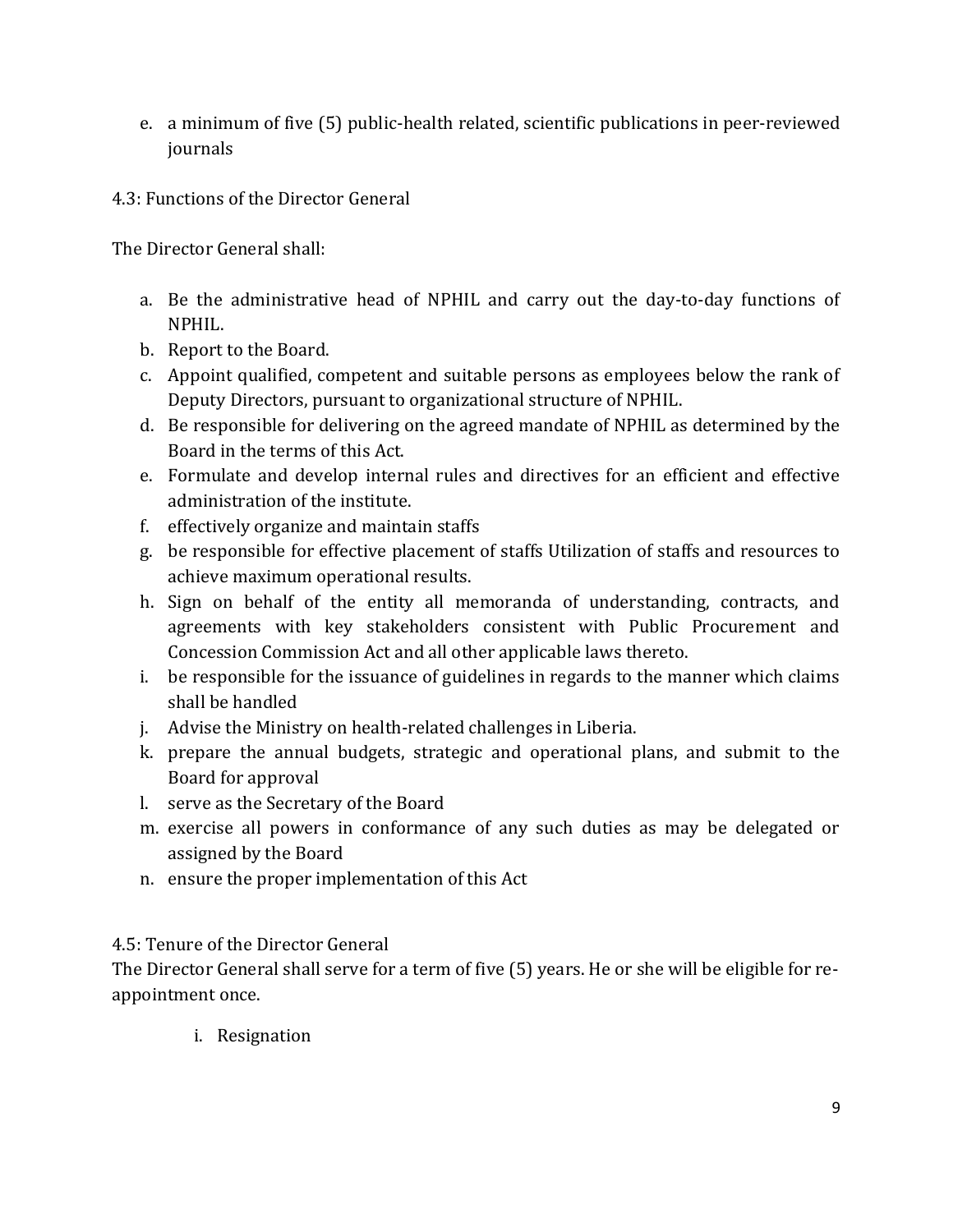The Director General may voluntarily resign by submitting a letter of resignation to the President, provided that he or she gives two months notices prior to the date of his or her resignation.

ii. Suspension

The Director General shall be suspended for by the President for cause upon the recommendation of a vote by two-thirds majority of the members of the Board.

#### iii. Removal

The Director General shall be removed if:

- 1. Found to be grossly inefficient;
- 2. Found to be corrupt;
- 3. Convicted of any crime by a competent tribunal consistent with due process of law; or
- 4. No longer able to perform the duties due to physical or mental incapacity, as certified by a qualified psychiatrist or medical doctor; or
- 5. It is discovered that a member has at any time been convicted of an offense involving dishonesty, whether in Liberia or elsewhere, and sentenced to imprisonment without the option of a fine; or
- 6. No longer a domicile in Liberia.

Section 4.5: Appointment of the Deputy Directors General

The Board shall appoint two Deputy Directors General, one for Technical Services and one for Administration.

Section 4.6: Tenure of the Deputy Director Generals

The Deputy Directors General shall each serve for a term of four (4) years. They shall each be eligible for re-appointment once.

4.7: Qualifications of the Deputy Director General of Technical Services

The Deputy Director General of Technical Services shall have the following qualifications:

- a. a minimum of MD, PHD, DRPH with experience in in public health.
- b. a minimum of five years' work experience in a scientific or public health research setting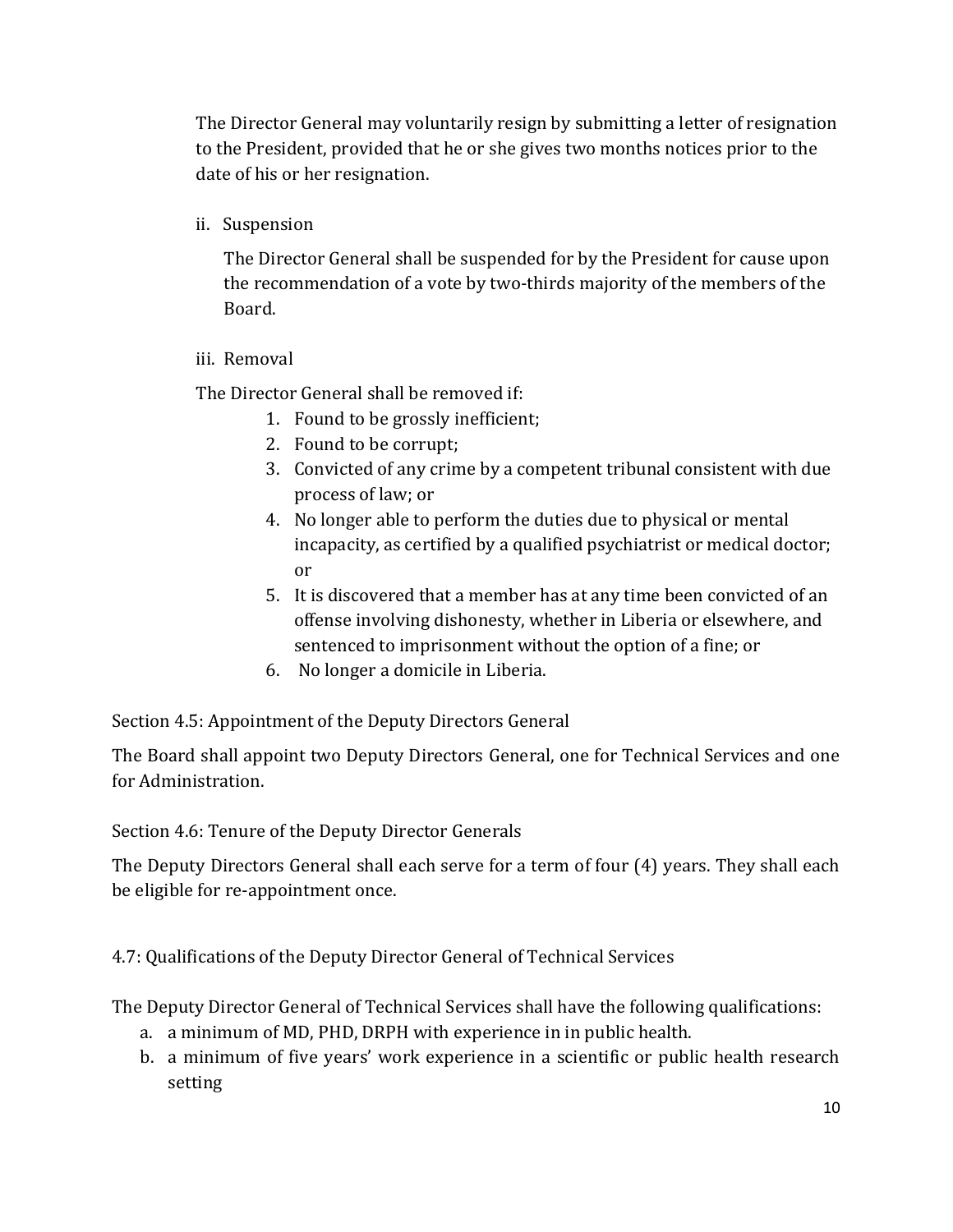- c. a person of integrity
- d. a demonstrated track record of grant applications
- e. a minimum of 5 public-health related, scientific publications in peer-reviewed journals

4.8: Qualifications of the Deputy Director General of Administration

The Deputy Director General of Administration must have the following qualifications:

- a. a minimum of a master's or advanced degree or its equivalent in business administration, law or related disciplines
- b. a minimum of five years' work experience in a financial or administrative capacity
- c. a person of integrity
- d. a demonstrated track record in management of grants

#### 4.9: Functions of the Deputy Director General for Technical Services

The Deputy Director General for Technical Services shall:

- a. serve as chief scientist for the NPHIL
- b. act in the absence of the Director General
- c. report to the Director General
- d. serve as supervisor for all technical or science departments pursuant to organizational structure of NPHIL
- e. be responsible for delivering on the agreed mandate of NPHIL as determined by the Board in the terms of the technical aspects of this Act
- f. perform all other functions as assigned by the Director General

Section 4.10: Functions of the Deputy Director General for Administration

The Deputy Director General for Administration shall:

- a. act as Director General in the absence of both the Director General and Deputy Director General of Technical Services
- b. report to the Director General
- c. serve as supervisor for the financial and administration departments pursuant to organizational structure of NPHIL
- d. be responsible for delivering on the agreed mandate of NPHIL as determined by the Board in the terms of the administrative aspects of this Act
- e. perform all other functions as assigned by the Director General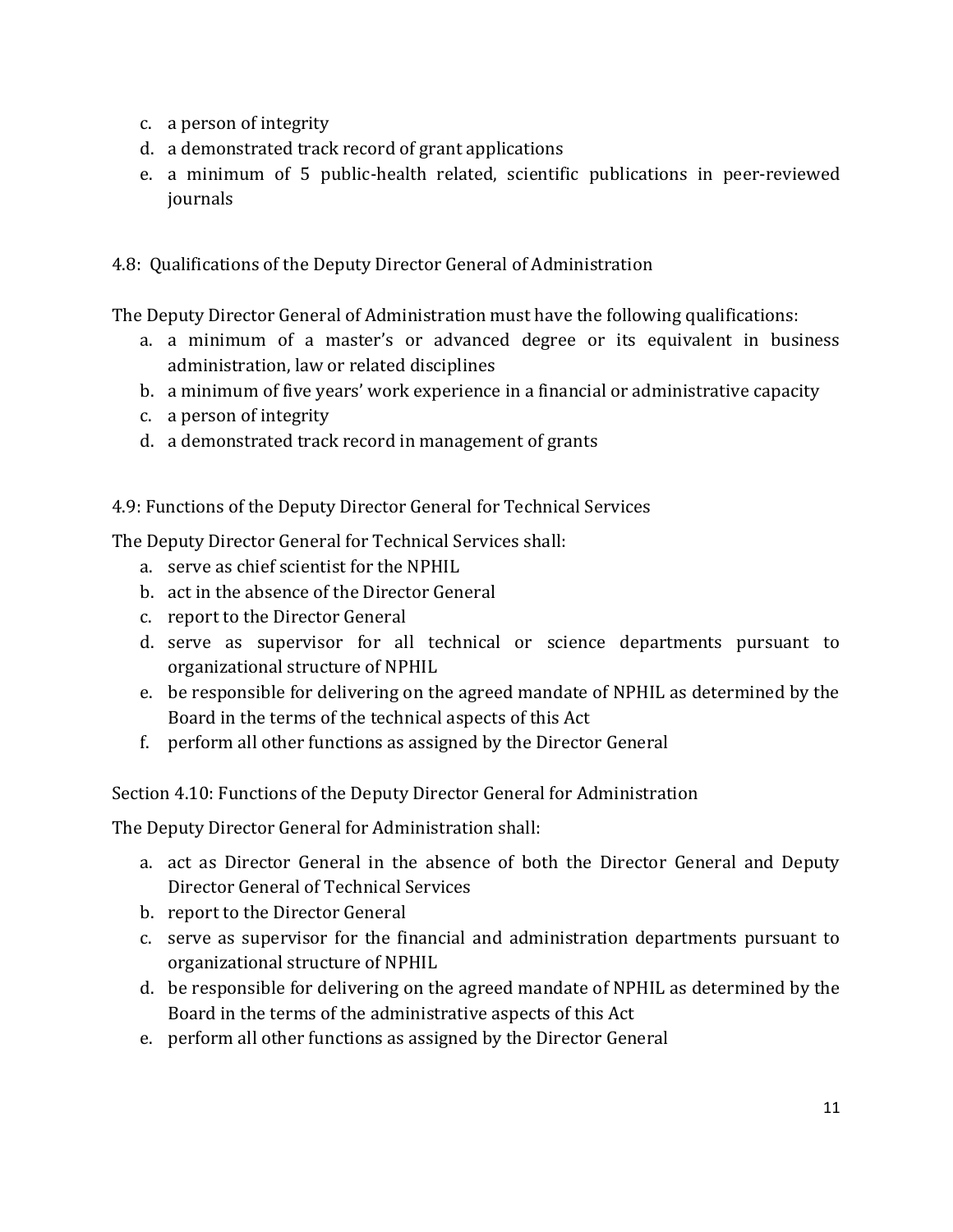#### 4.11: Resignation, Suspension and Removal of Deputy Directors General

a. Resignation

The Deputy Directors General may voluntarily resign by submitting a letter of resignation to the Board.

b. Suspension

The Deputy Director Generals shall be suspended by a vote of two-thirds majority of the members of the Board for cause.

#### c. Removal

A Deputy Director General shall be removed if:

- 1. Found to be grossly inefficient;
- 2. Found to be corrupt;
- 3. Convicted of any crime by a competent tribunal consistent with due process of law; or
- 4. No longer able to perform duties due to physical or mental incapacity as certified by at least two qualified medical doctors or psychiatrists; or
- 5. It is discovered that a member has at any time been convicted of an offense involving dishonesty, whether in Liberia or elsewhere, and sentenced to imprisonment without the option of a fine; or
- 6. No longer a domicile in Liberia.

#### **PART V: FINANCIAL PROVISIONS**

Section 5.1: Funding

- a. The NPHIL shall be funded through:
	- i. Budgetary allocation.
	- ii. Fees from sale of research products.
	- iii. Grants and donations.
	- iv. Indirect costs/institutional charges on all grants.
	- v. Consulting and services fees.
	- vi. Cooperative agreements with other governments.
	- vii. Intellectual property including patents.
	- viii. NPHIL Foundation,
	- ix. Investment and
	- x. any other lawful means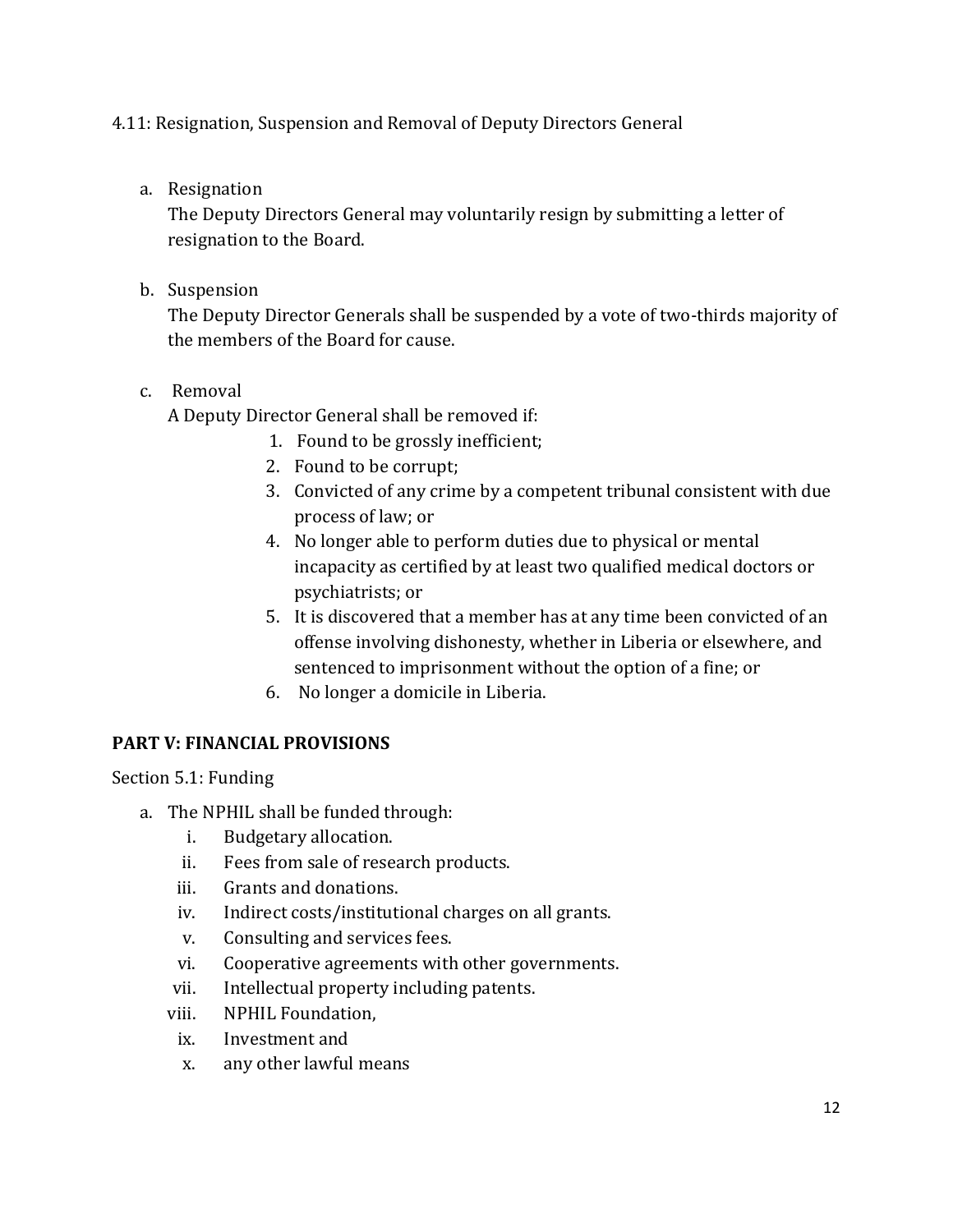b. All funds to be generated by NPHIL as listed in a(i-viii) of this Section shall be retained by NPHIL for the purpose of defraying its expenses.

#### Section 5.2: Annual Budget

- a. The Director General shall prepare and submit to the Board for approval an annual budget for the ensuing year which the Board shall approve and subsequently submit to the Minister of Finance and Development Planning.
- b. The budget must include details of NPHIL income and expenditure for the current and two subsequent years including actual from the past year. The budget must include detailed and comprehensive estimates of the current year's known and anticipated income and expenditure and a projection of income and expenditure for the next financial year as well as the following year along with carried forward balances or as required under the budget law.

Section 5.3: Procurement

The operation of the NPHIL shall be in accordance with the Public Procurement and Concessions Commission Act, as amended and reinstated in 2010.

Section 5.4: Accounts and Audit

- a. NPHIL shall keep up-to-date and accurate accounting and financial records, which shall conform to laws, applicable statutes and regulations.
- b. Subject to the Board's approval, NPHIL will open and maintain accounts with the Central Bank of Liberia and any other reputable local bank for purpose of carrying out its affairs.
- c. The Director General shall submit the account of NPHIL to the Board who shall from time to time commission audit(s).
- d. NPHIL is subject to the audit of the General Auditing Commission.

Section 5.5: Report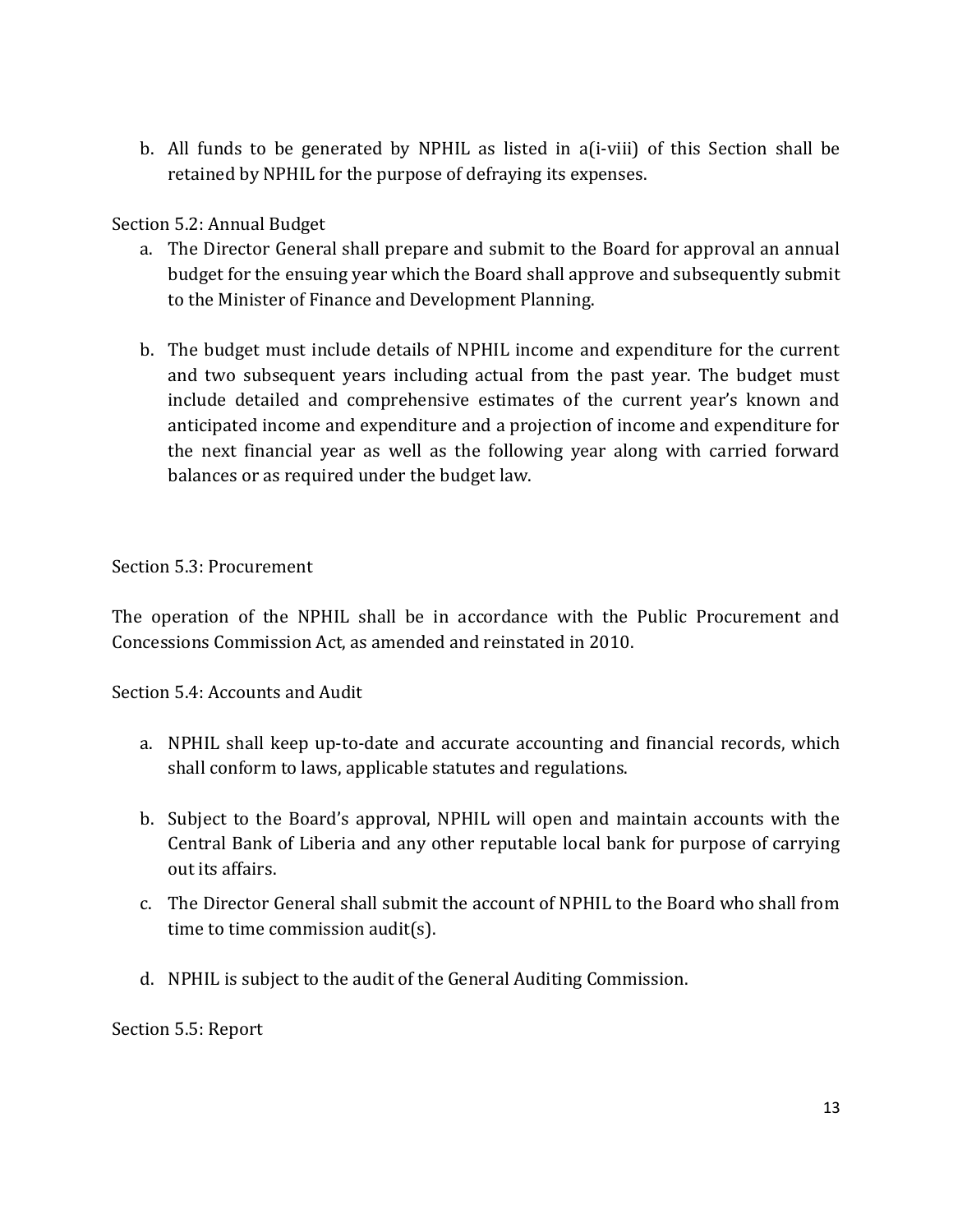- a. The Director General shall submit quarterly and annual report consisting of financial and programmatic information to the Board for onward submission to the President and to the Legislature.
- b. The Director General shall submit other reports as may request by the Minister from time to time on specific issues, programs, or periods.
- c. The Director General is required to report to the Minister, President and Legislature within a period of forty-eight hours significant findings from studies that may inform or influence policy decisions.

#### **PART VI: MISCELLANEOUS PROVISIONS**

Section 6.1: Intellectual Property

Ownership of intellectual property generated by persons employed by NPHIL during the course of their engagement with NPHIL shall vest in the Institute of the Republic of Liberia.

Section 6.2: Confidentiality

- a. All patent related research information or findings, processes, research, techniques, or plans shall be kept confidential, except as provided herein.
- b. All information receive by the relevant parties herein shall be kept confidential
- c. Members of the Board of Directors, the Director General, officers, employees, and staffs of NPHIL shall treat all information obtained in the course of their employment and/or engagement with NPHIL strictly confidential, not to be disclosed to any third party, and shall not use it for any other purpose other than for the purpose of this Act.
- d. NPHIL shall ensure that its officers, employees, and all associates treat partners' information as confidential.

Any breach of the above confidentiality provision shall be punishable according to law.

#### **PART VII: TRANSITIONAL PROVISIONS**

Section 7.1: Transfer of Property

As of the effective date of this Act, all properties and assets of the Emergency Operations Center, National Reference Laboratory, and Disease Prevention and Control Unit of the Ministry of Health, and the National Research Institute (also referred to as the Liberia